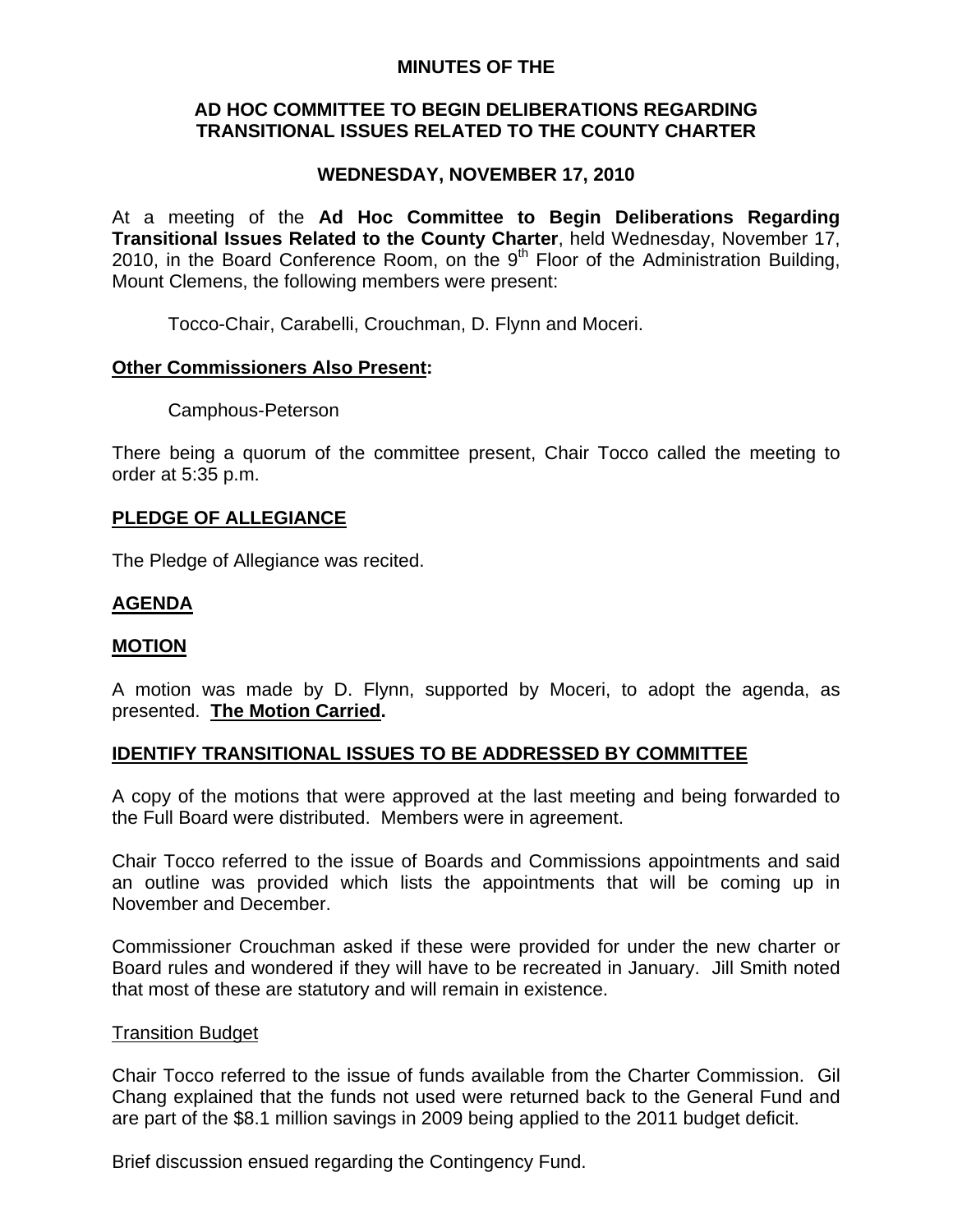## **MOTION**

A motion was made by Crouchman, supported by Carabelli, to forward to the Finance Committee a recommendation that \$300,000 of discretionary monies out of the Contingency Fund be made immediately available to the County Executive-Elect to assist in establishing the Office of County Executive as called for by the new County Charter and to be used to support ordinary and necessary expenditures commonly appropriated through the County's General Fund Budget; the Executive-Elect will submit an audit report of expenditures to the 2011-12 County Board of Commissioners.

The following commissioners spoke: D. Flynn, Carabelli and Camphous-Peterson.

Chair Tocco called for a vote on the motion and **The Motion was Defeated.** 

## **MOTION**

A motion was made by D. Flynn, supported by Moceri, to forward to the Finance Committee a recommendation that \$50,000 of discretionary monies out of the Contingency Fund be made immediately available to the County Executive-Elect to assist in establishing the Office of County Executive as called for by the new County Charter and to be used to support ordinary and necessary expenditures commonly appropriated through the County's General Fund Budget; the Executive-Elect will submit an audit report of expenditures to the 2011-12 County Board of Commissioners.

Commissioner D. Flynn said it was indicated to the Executive-Elect that a special meeting could be called if additional funds were needed.

Chair Tocco called for a vote on the motion and **The Motion Carried.** 

(note: the motion was forwarded to the Finance Committee meeting of 11-23-10)

#### Access to Staff and Records

#### **MOTION**

A motion was made by D. Flynn, supported by Moceri, to recognize that in order to be prepared to assume office on January 1, 2011, the Executive-Elect and/or his representatives will need to have freedom of access to county staff and records, the Board of Commissioners will encourage full cooperation with the Executive and his team during this period of transition.

Commissioner Carabelli offered a friendly amendment: the Executive-Elect only will have access to all electronic files and passwords with the exception of those exempted by law. That was accepted by the maker and supporter.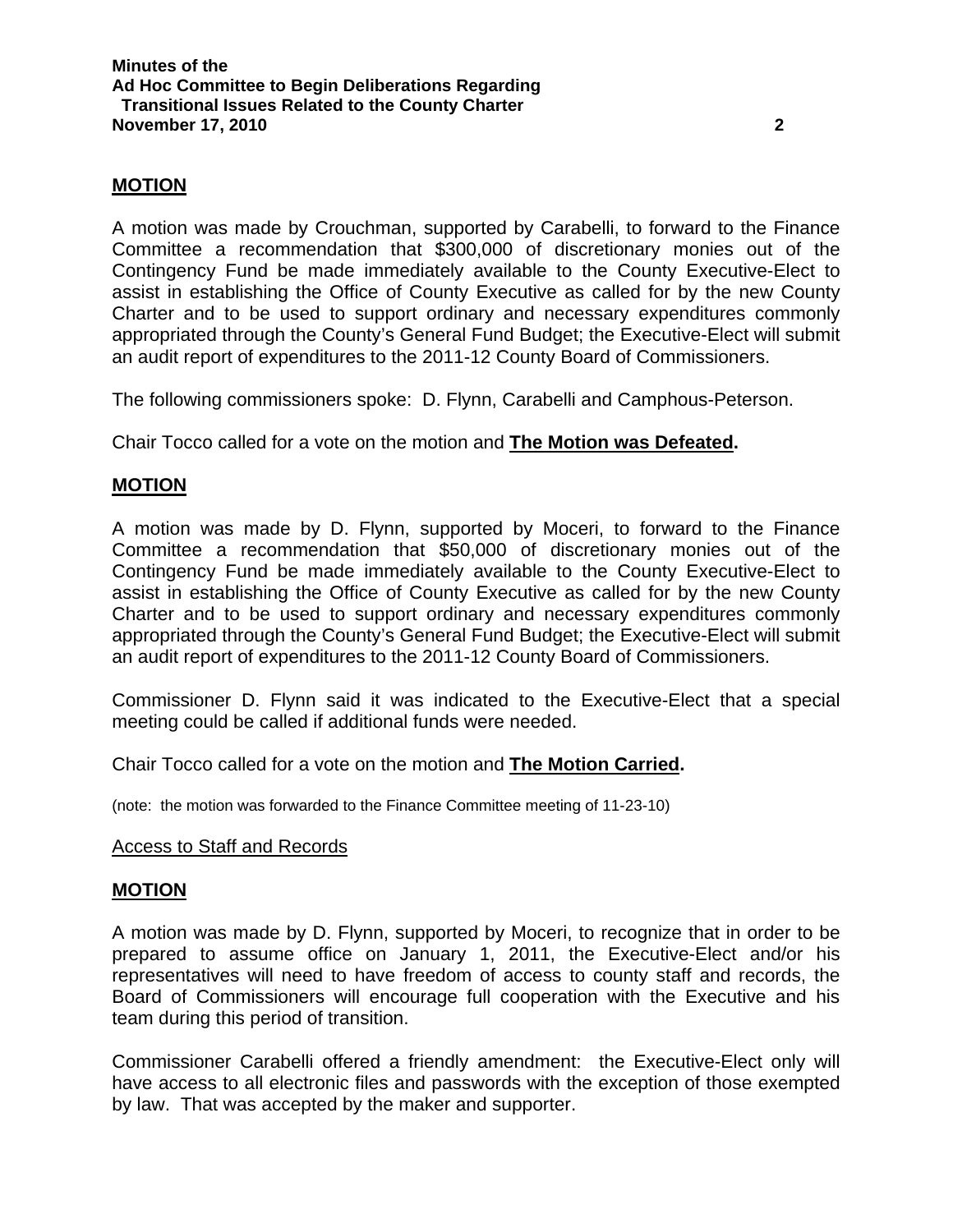The following commissioners spoke: Carabelli, Camphous-Peterson, D. Flynn and Moceri.

Chair Tocco called for a vote on the motion, as amended, and **The Motion Carried.** 

(note: the motion was forwarded to the Full Board meeting of 11-23-10)

## **MOTION**

A motion was made by Carabelli, supported by D. Flynn, to recommend that the County Board Chair and Chair of this Ad Hoc Committee be authorized to approve any additional individuals access to electronic files and passwords. **The Motion Carried.**

The following commissioners spoke: Crouchman and Camphous-Peterson.

(note: the motion was forwarded to the Full Board meeting of 11-23-10)

## Appointment to Boards and Commissions

## **MOTION**

A motion was made by Carabelli, supported by D. Flynn, to recognize that after January 1, 2011, appointments to county boards and commissions will be made by the County Executive and approved by the Board of Commissioners, and that in order to not limit the future role of the Executive and Board, the current Board of Commissioners agrees to limit such appointments during this interim period and will review any such appointments deemed necessary with the Executive-Elect before they are made. **The Motion Carried.** 

(note: the motion was forwarded to the Full Board meeting of 11-23-10)

## **Allocation of Space**

# **MOTION**

A motion was made by Moceri, supported by D. Flynn, to recognize that the Office of County Executive and his immediate staff should be located on the ninth floor of the County Administration Building; the Board of Commissioners will continue to utilize the large meeting room on the ninth floor for both committee and full board meetings; the offices of the Board of Commissioners and its immediate staff will be relocated to the eighth floor in space currently occupied by Corporation Counsel; it is understood that some build out may be necessary to house the Office of Corporation Counsel, but every effort will be made to have both the County Executive and Board of Commissioners utilize existing space on the respective floors; since both the Executive and Board of Commissioners want to be fully operational on January 1, 2011, physical moves as well as telephone and technology relocations will be implemented during the last two weeks of December or as soon as practical.